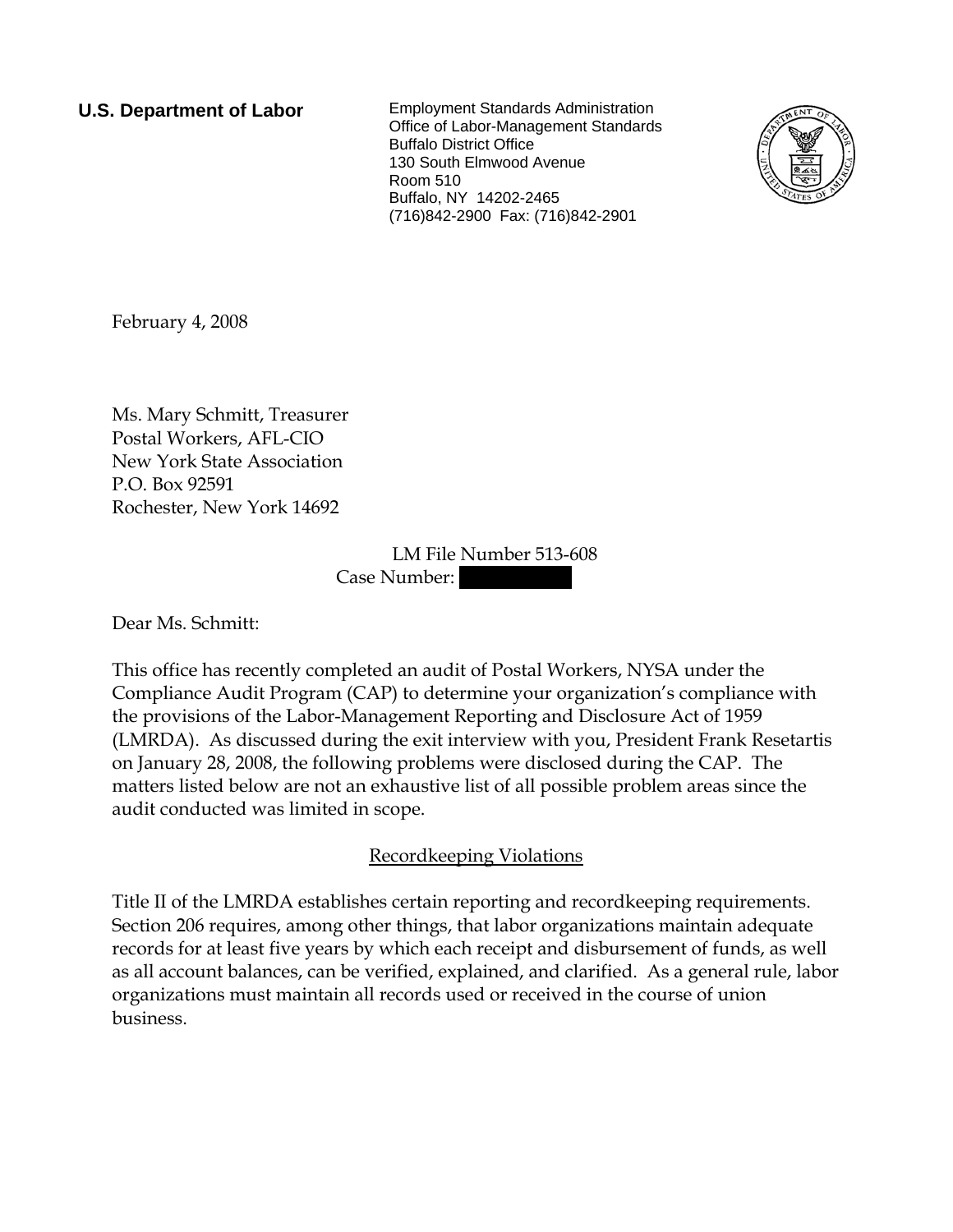Ms. Mary Schmitt February 4, 2008 Page 2 of 5

For disbursements, this includes not only original bills, invoices, receipts, vouchers, and applicable resolutions, but also documentation showing the nature of the union business requiring the disbursement, the goods or services received, and the identity of the recipient(s) of the goods or services. In most instances, this documentation requirement can be satisfied with a sufficiently descriptive expense receipt or invoice. If an expense receipt is not sufficiently descriptive, a union officer or employee should write a note on it providing the additional information. For money it receives, the labor organization must keep at least one record showing the date, amount, purpose, and source of that money. The labor organization must also retain bank records for all accounts.

The audit of Postal Workers, NYSA's 2006-2007 financial records revealed the following recordkeeping violations:

1. General Reimbursed and Credit Card Expenses

Postal Workers, NYSA did not retain adequate documentation for reimbursed expenses and credit card expenses incurred by union officers and employees totaling at least \$835.51. For example, President Resetartis had reimbursed expenses for tolls, faxes and check fees that did not include any back up documentation. Recording Secretary Elaine Callari had reimbursed expenses for transportation to and from the airport that did not include any receipts. Treasurer Mary Schmitt also had reimbursements for mileage for four trips that did not include any receipts attached to the voucher.

Additionally, several credit card charges failed to have receipts attached. For example, President Frank Resetartis failed to provide a receipt for a rental car in November 2006. Treasurer Mary Schmitt and Recording Secretary Elaine Callari also had charges on the union credit card but did not provide receipts as supporting documentation.

As previously noted above, labor organizations must retain original receipts, bills, and vouchers for all disbursements. The president and treasurer (or corresponding principal officers) of your union, who are required to sign your union's LM report, are responsible for properly maintaining union records.

2. Lost Wages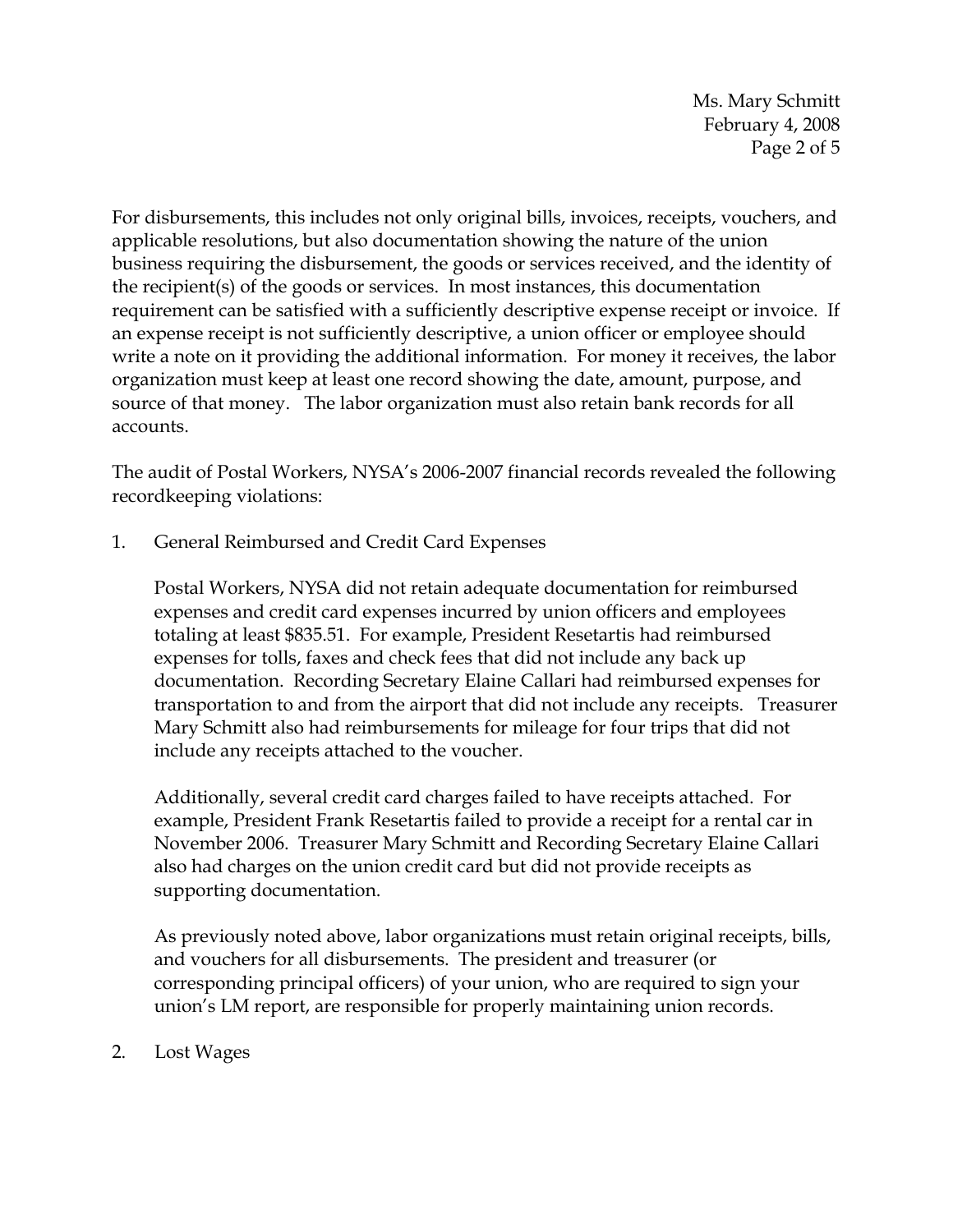Ms. Mary Schmitt February 4, 2008 Page 3 of 5

Postal Workers, NYSA did not retain adequate documentation for lost wage reimbursement payments to union officers and members over 20 times during the 2007 audit year. The union must maintain records in support of lost wage claims that identify each date lost wages were incurred, the number of hours lost on each date, the applicable rate of pay, and a description of the union business conducted. The OLMS audit found that Postal Workers, NYSA records did not contain vouchers for every officer. Those vouchers that were retained did not contain the required information such as the rate of pay, the hours lost, or the union business conducted.

Additionally, it is the policy for the Postal Workers, NYSA that the US Postal Service form Notification of Absence (PS Form 3971) be attached to the voucher for lost time claims. Many times this form was not attached to the lost time voucher or the hours did not match what was requested.

3. Lack of Salary Authorization

Postal Workers, NYSA did not maintain records to verify that the salaries reported in Item 24 (All Officer and Disbursements to Officers) of the LM-3 was the authorized amount and therefore was correctly reported. The union must keep a record, such as meeting minutes, to show the current salary authorized by the entity or individual in the union with the authority to establish salaries.

Based on your assurance that Postal Workers, NYSA will retain adequate documentation in the future, OLMS will take no further enforcement action at this time regarding the above violations.

## Other Issues

## 1. Internal Controls

Postal Workers, NYSA should consider installing additional internal controls over the handling of their funds. To safeguard union funds, financial officers should maintain receipts and disbursement journals, or a general ledger, to record all monies received and spent by the union. While the union did list all checks written by the union, it failed to record checks drawn from the union's account from Paychex, Inc in their books. The union utilizes this company for payroll checks to the officers. All union accounts should be reconciled on a monthly basis, accounting for all deposits and all disbursements. The use of a general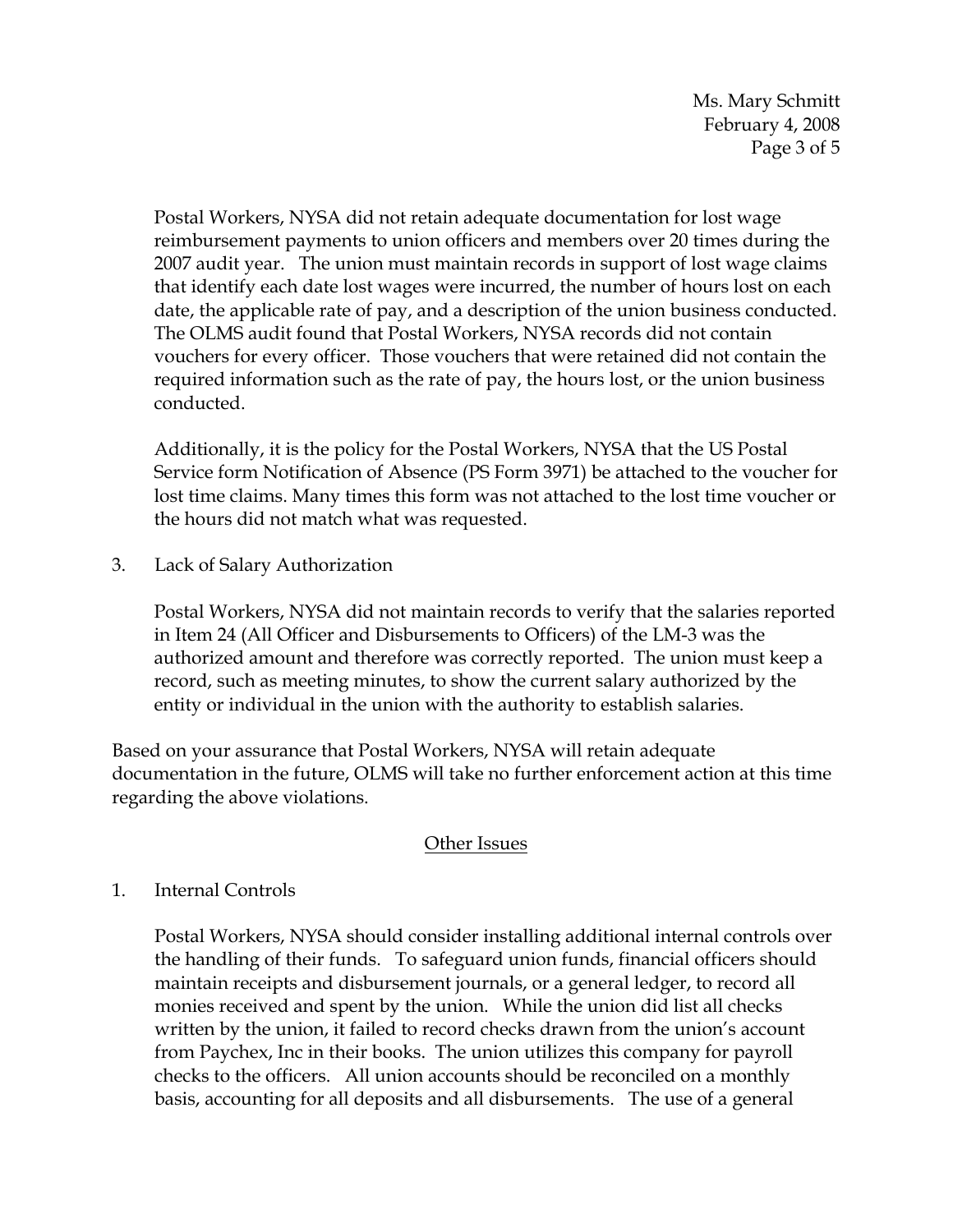Ms. Mary Schmitt February 4, 2008 Page 4 of 5

ledger by union would provide a clearer picture of their monthly financial operations. During the exit interview, I provided a sample of a general ledger that may be used by you.

## 2. Officer's Compensation

Postal Workers, NYSA provides a stipend to officers as stated in Article VII/Duties of Officers and Committees, Sections 1-9. However, in addition to the stipend, officers receive lost time. The bylaws are silent regarding lost time wages and/or compensation. The executive board should consider adding a section to the bylaws that would address lost time wages to both active employed and retired executive board members. Since retired executive board members receive compensation for work performed, using the term "lost time" can create confusion.

As discussed, a section could be created for the bylaws that address both lost time and compensation that clearly identifies what can be claimed on a voucher. Since members of your executive board occasionally serve as officers of their local unions, it would be beneficial to include wording that states that duplicate payments will not be paid and the Postal Workers, NYSA will not authorize payment if an officer already received payment from his/her local.

Furthermore, we discussed the practice of paying full time officers for performing union work while receiving vacation pay. Although it looks like duplicate billing, President Frank Resetarits explained this occurred due to the difficulties for the payroll department to make adjustments for lost time. President Resetarits explained that officers will lose a day of vacation, but the union compensates with payment. Again, language in your bylaws addressing this issue would provide clarity and avoid future problems.

I want to extend my personal appreciation to Postal Workers, NYSA for the cooperation and courtesy extended during this compliance audit. I strongly recommend that you make sure this letter and the compliance assistance materials provided to you are passed on to future officers. If we can provide any additional assistance, please do not hesitate to call.

Sincerely,